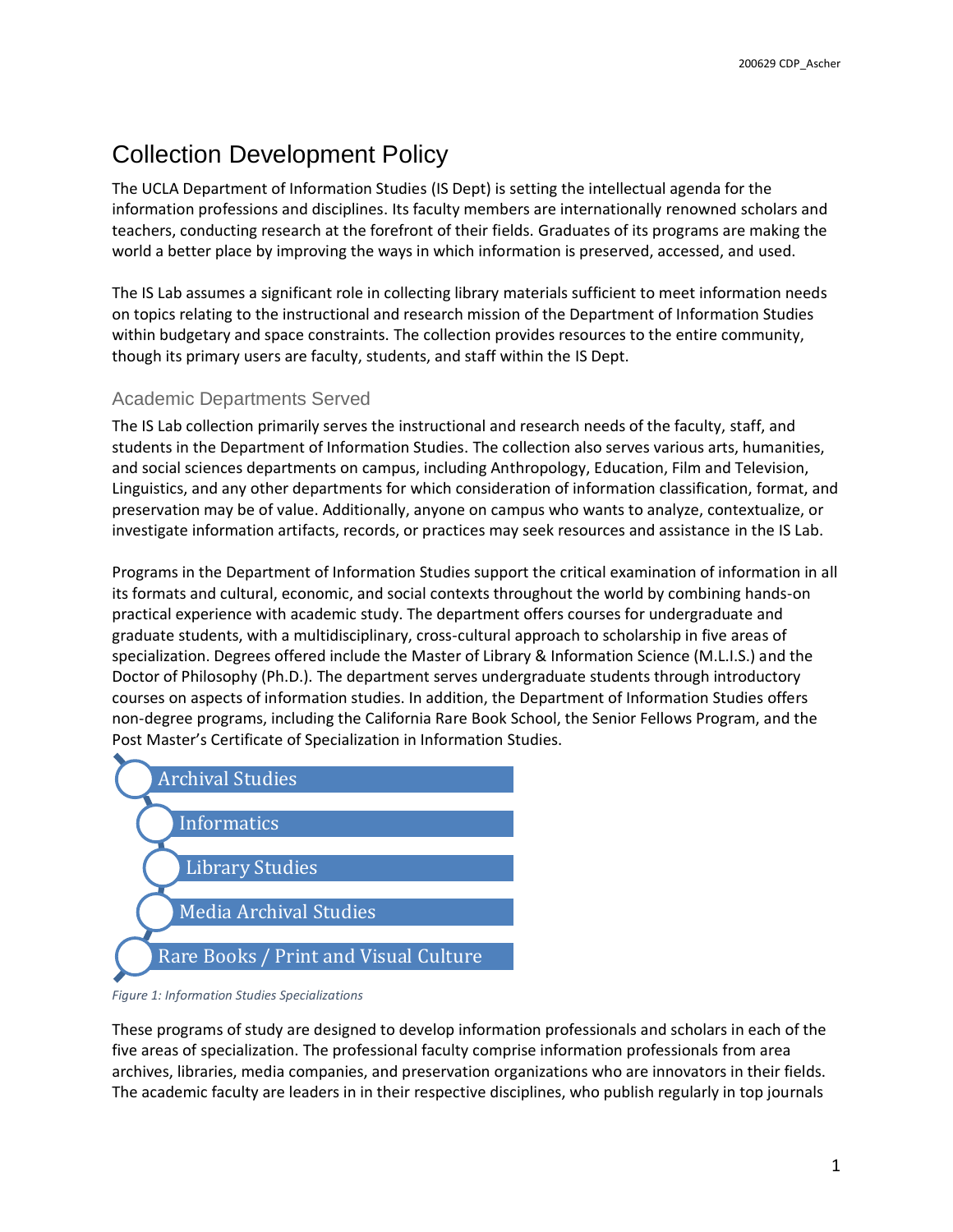and advance the field through rigorous research. Graduates of the programs offered by the Department of Information Studies include highly respected scholars and professionals, including: 21st Century Fox, Academy of Motion Picture Arts and Sciences, American Honda Motor Company, Disney, EBSCO, Getty Research Institute, Library of Congress, Los Angeles Public Library, NBC, Nickelodeon, Paramount, RAND Corporation, Sony Pictures, and top iSchools across the globe.

#### Enrollment & Graduation Trends

| Program                                                                                                  | <b>Students Enrolled</b><br>2017-2018 | <b>Students</b><br>Graduated<br>2017-2018 |                                                      | <b>Students Enrolled</b><br>2018-2019                 | <b>Students</b><br>Graduated<br>2018-2019 |  |  |
|----------------------------------------------------------------------------------------------------------|---------------------------------------|-------------------------------------------|------------------------------------------------------|-------------------------------------------------------|-------------------------------------------|--|--|
| <b>MLIS</b><br>PhD<br>Post-Master's<br>Certificate of<br>Specialization in<br><b>Information Studies</b> | 105.5<br>26<br>$\mathbf{1}$           | 45<br>4                                   |                                                      | 110.5<br>24<br>0                                      | 52<br>6                                   |  |  |
| <b>Instructional Trends</b>                                                                              |                                       |                                           |                                                      |                                                       |                                           |  |  |
| <b>Instructor Type</b>                                                                                   | 2018-2019                             |                                           |                                                      | 2019-2020                                             |                                           |  |  |
| Ladder Faculty                                                                                           | 13.5                                  |                                           |                                                      | 13.5                                                  |                                           |  |  |
| Professional Faculty                                                                                     | 5                                     |                                           |                                                      | 5                                                     |                                           |  |  |
| Post-Doctoral Fellows                                                                                    | 2                                     |                                           |                                                      | 2                                                     |                                           |  |  |
| <b>Topic Trends</b>                                                                                      |                                       |                                           |                                                      |                                                       |                                           |  |  |
| <b>Areas on the Ascent</b>                                                                               |                                       |                                           | <b>Areas on the Descent</b>                          |                                                       |                                           |  |  |
| Automatic translation                                                                                    |                                       |                                           |                                                      | Analogue technologies                                 |                                           |  |  |
| Bio-based data protection                                                                                |                                       |                                           |                                                      | Behavioral effects of social media & "Web 2.0" as the |                                           |  |  |
| Civic engagement initiatives                                                                             |                                       |                                           | principal focus of Internet studies                  |                                                       |                                           |  |  |
| Climate accountability                                                                                   |                                       |                                           | "Big data"                                           |                                                       |                                           |  |  |
| Climate change & technology                                                                              |                                       |                                           | Blogging, web design                                 |                                                       |                                           |  |  |
| Collection from traditionally under-represented groups                                                   |                                       |                                           | Book History-less emphasis on the western tradition. |                                                       |                                           |  |  |
| Community archives                                                                                       |                                       |                                           |                                                      | Classification-belief in standards as an enforceable  |                                           |  |  |
| Community-based archiving                                                                                |                                       |                                           | and/or pragmatic solution to "difference" should     |                                                       |                                           |  |  |
| Community voice in exhibition & cataloging practices                                                     |                                       |                                           | diminish.                                            |                                                       |                                           |  |  |
| Critical data studies, algorithms & social justice                                                       |                                       |                                           |                                                      | Digital Methods-the "boom" mentality should subside   |                                           |  |  |
| Critical/adversarial design                                                                              |                                       |                                           |                                                      | Information-seeking behavior                          |                                           |  |  |
| Cross-cultural comparative ontology studies                                                              |                                       |                                           | Library-specific skills                              |                                                       |                                           |  |  |
| Cybersecurity                                                                                            |                                       |                                           |                                                      | Rare Books-the appearance of elitism should begin to  |                                           |  |  |
| Data archiving, management, & skills                                                                     |                                       |                                           | fade                                                 |                                                       |                                           |  |  |
| Deaccessioning, managed growth, & careful collecting Digital                                             |                                       |                                           | Reference services                                   | Rebinding special collections works                   |                                           |  |  |
| asset management<br>Digital humanities initiatives, including development of video-                      |                                       |                                           |                                                      |                                                       |                                           |  |  |
| annotation, speech-to-text-transcription,& audio-analysis tools                                          |                                       |                                           |                                                      |                                                       |                                           |  |  |
| designed enhance research capabilities within & across                                                   |                                       |                                           |                                                      |                                                       |                                           |  |  |
| increasingly large datasets                                                                              |                                       |                                           |                                                      |                                                       |                                           |  |  |
|                                                                                                          |                                       |                                           |                                                      |                                                       |                                           |  |  |
| Digital labor                                                                                            |                                       |                                           |                                                      |                                                       |                                           |  |  |
| Indigenous texts & recordkeeping<br>Digital methods                                                      |                                       |                                           |                                                      |                                                       |                                           |  |  |
|                                                                                                          |                                       |                                           |                                                      |                                                       |                                           |  |  |
| Digital technologies that require formatting for different<br>platforms                                  |                                       |                                           |                                                      |                                                       |                                           |  |  |
| Disaster preparedness for collections                                                                    |                                       |                                           |                                                      |                                                       |                                           |  |  |
| Energy saving and sustainability in storage environments<br>Ethnobibliography                            |                                       |                                           |                                                      |                                                       |                                           |  |  |
| Forensic techniques in examining analog & digital collections                                            |                                       |                                           |                                                      |                                                       |                                           |  |  |
| Formerly overlooked modes of media production, such as home                                              |                                       |                                           |                                                      |                                                       |                                           |  |  |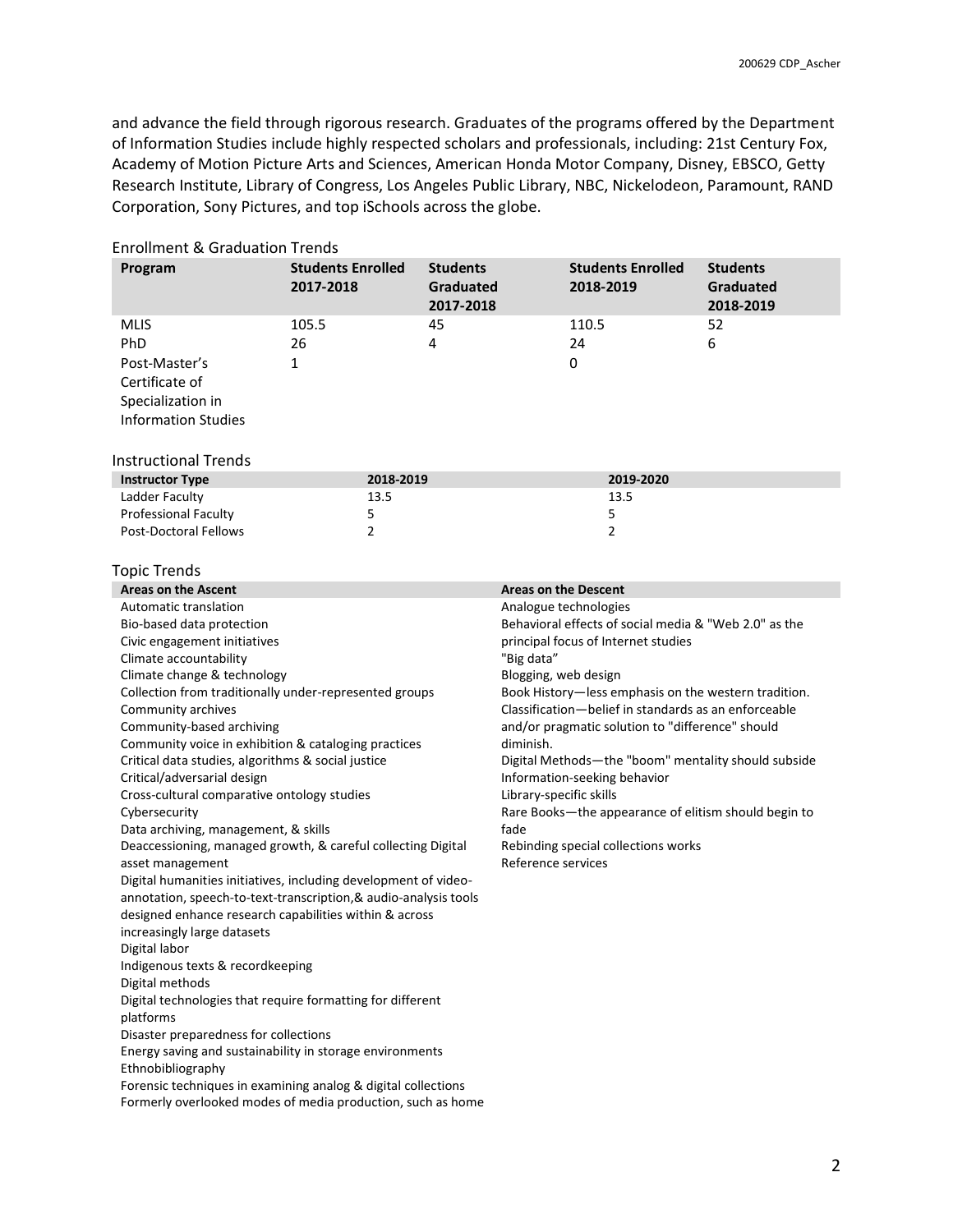movies & personal recordings Global approaches to book history & literacy Hands-on experience in media archiving & preservation Historical big data extraction & analysis History of computing "Human-centered data science" Information quality, disinformation, & weaponization of social media & the internet Information & media literacy (historical & contemporary) Information policy Internet of things Instruction using primary sources Instructional technology Intellectual property & scholarly communication Large-scale text analysis Library design (interior & exterior) & accessibility Lifelong learning, including via all types of libraries & other institutions & organizations Linked open data Loss of skills working with analogue technologies Makerspaces Media archiving & preservation within the broader LIS professions Metadata, ontologies, knowledge management, & stewardship Moving image archiving Network analysis New approaches & services for homeless patrons Non-standard classification & emergent processing approaches in classification & ontologies Online instruction Open access & use Open educational resources (OERs) Preservation of web-based media & all manner of social media Privacy & confidentiality, especially regarding data Race & the internet Rights, use, & policy relating to bio-based records, archives, & migration Social media & ethics Software & race Sound preservation "Surveillance capitalism," "platform capitalism," & regulating the economic power of technology platforms User experience Video games "We need diverse books" movement

The faculty participate in a variety of UCLA Centers and Programs. For example, as digital technologies spread to every continent of the world, we study their implications on education, politics, labor, identity, and economy. The [Center for Global Digital Cultures](http://www.globaldigitalcultures.org/) is a research center bringing together top scholars across the University of California system, across the engineering, humanities, and social science disciplines. Recognizing that technologies and societies mutually shape one another, our center pioneers innovative interdisciplinary research and advocates for best practices by which we can best understand how technologies can truly support diverse cultures and societies worldwide.

.

The [Center for Information as Evidence](https://informationasevidence.org/) serves as an interdisciplinary forum addressing the ways in which information objects and systems are created, used, and preserved as legal, administrative,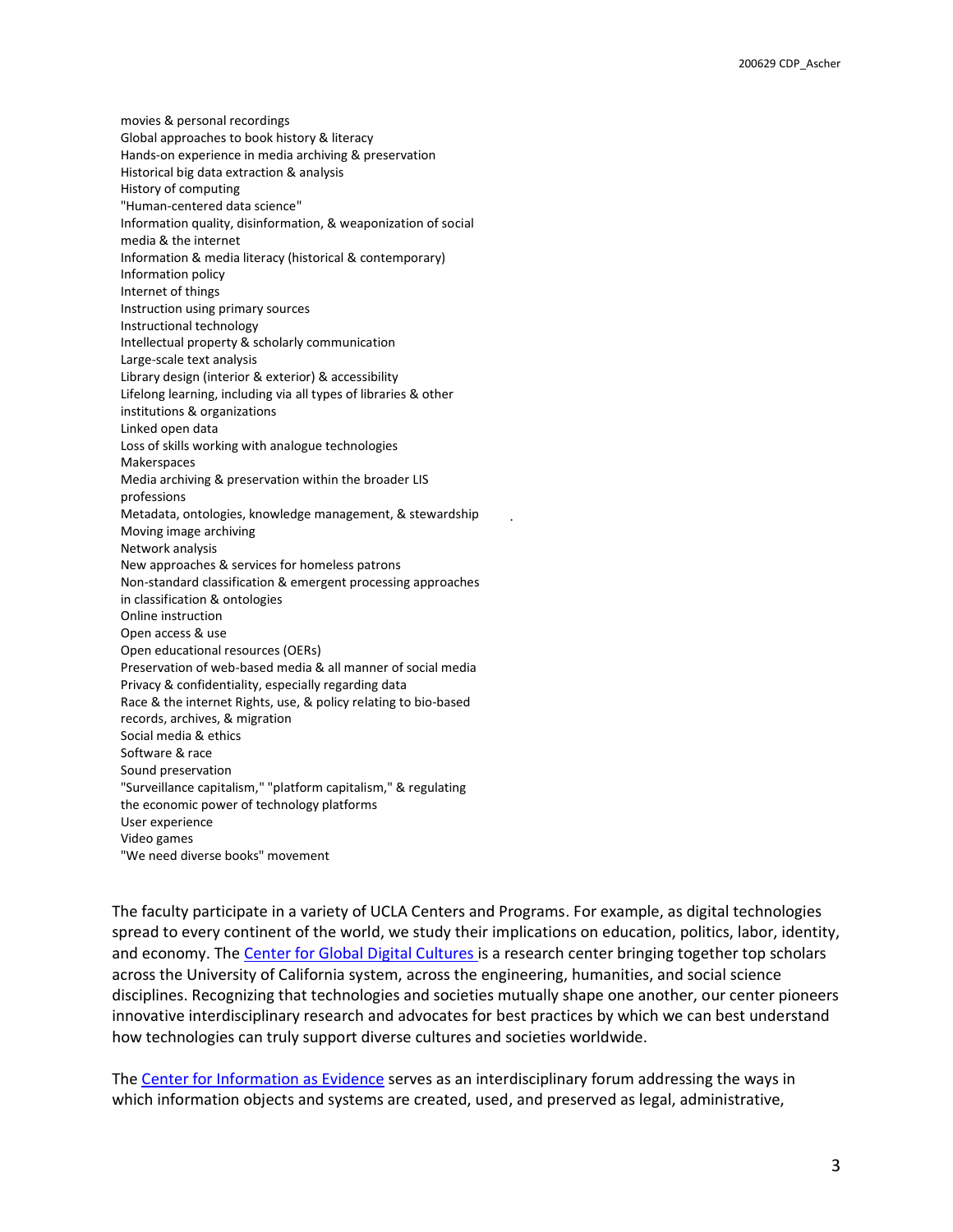scientific, social, cultural and historical evidence. CIE is committed to incorporating perspectives from ethnic communities from around the world in order to sustain the diversity within indigenous cultural heritages and broaden methods of information analysis and conservation.

The [Center for Knowledge Infrastructures](https://knowledgeinfrastructures.gseis.ucla.edu/) conducts research on scientific data practices and policy, scholarly communication, and socio-technical systems. They also mentor students, post-doctoral fellows, and visiting scholars in these areas. Their latest project, funded by the Alfred P. Sloan Foundation, is studying data practices, policy, and infrastructure of multiple distributed scientific collaborations, exploring methods of data collection and management, innovations in scaling and workflows, and multidisciplinary approaches to complex problems.

The department is interested particularly in discovering and exploiting new methods for thinking critically and academically about information. Our interdisciplinary discipline brings together historical, theoretical, and cultural viewpoints in the study of information, using sources of criticism outside of the discipline.

### The IS Lab's Collections

#### Books & Serials

This policy covers textual works (books and serials) acquired by the IS Lab.

#### Description of Collection

The Research Library Group and the Association of Research Libraries have developed a numeric coding system used to identify collection strength.

Based on the state of the collection at the beginning of 2018, the level appropriate for the IS Lab's collections is 3, Study or Instructional Support. As such, other UCLA libraries also provide important instructional and research support to IS Department faculty, students, and staff.

Subjects covered in current holdings fall into four broad information-related categories. Note that these topics are not necessarily nor easily correlated with the five specializations described previously. Recent initiatives that provide data to inform collection development include the syllabus project and

**Collection Level** Rank Out of Scope 0 Minimal  $\mathbf{1}$ **Basic Information**  $\overline{2}$ 3 **Study or Instructional Support** Research 4 Comprehensive 5

*Figure 2: Research Library Group / Association of Research Libraries Collection Strength Coding System*

instructor surveys. The 2018 collection is depicted in this figure. As research becomes a focal point of the IS Lab, additional topic coverage will be added.A more direct mapping from specialization to holdings in the IS Lab collections will be initiated following the PPC's planned specialization assessment in 2020.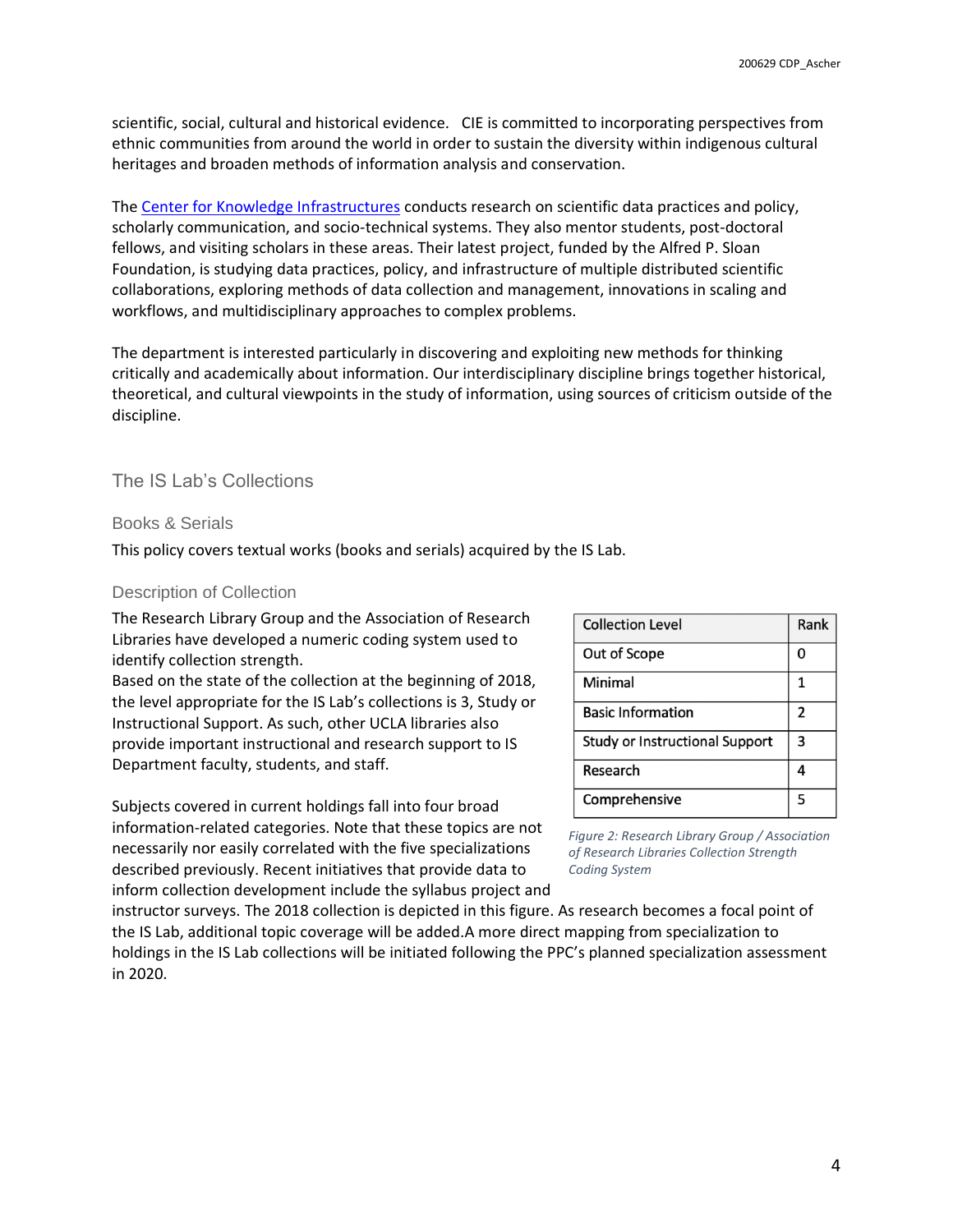#### **Access**

- •Collection Development
- ·Information Retrieval
- .Information-Seeking Behavior
- •Online Searching
- •Reference Sources
- User Education

# Organization

- •Cataloging
- •Classification
- ·Indexing
- Abstracting
- Database Construction
- . Analytical Bibliography
- •Records Management
- Archival Control

#### Works Collected at the **Study or Instructional Support Level**

# Systems

- •Library Automation
- ·Information Systems Design
- •Library Systems Analysis
- Database Administration

#### **Policy & Management**

- Economics of Information
- . History of Communication Technologies
- •Intellectual Freedom
- ·International Agencies
- •Literacy
- Preservation
- · Privacy
- . Public Access to Information
- Publishing Industry

*Figure 3: Broad areas of coverage of the existing collection, as of 2018*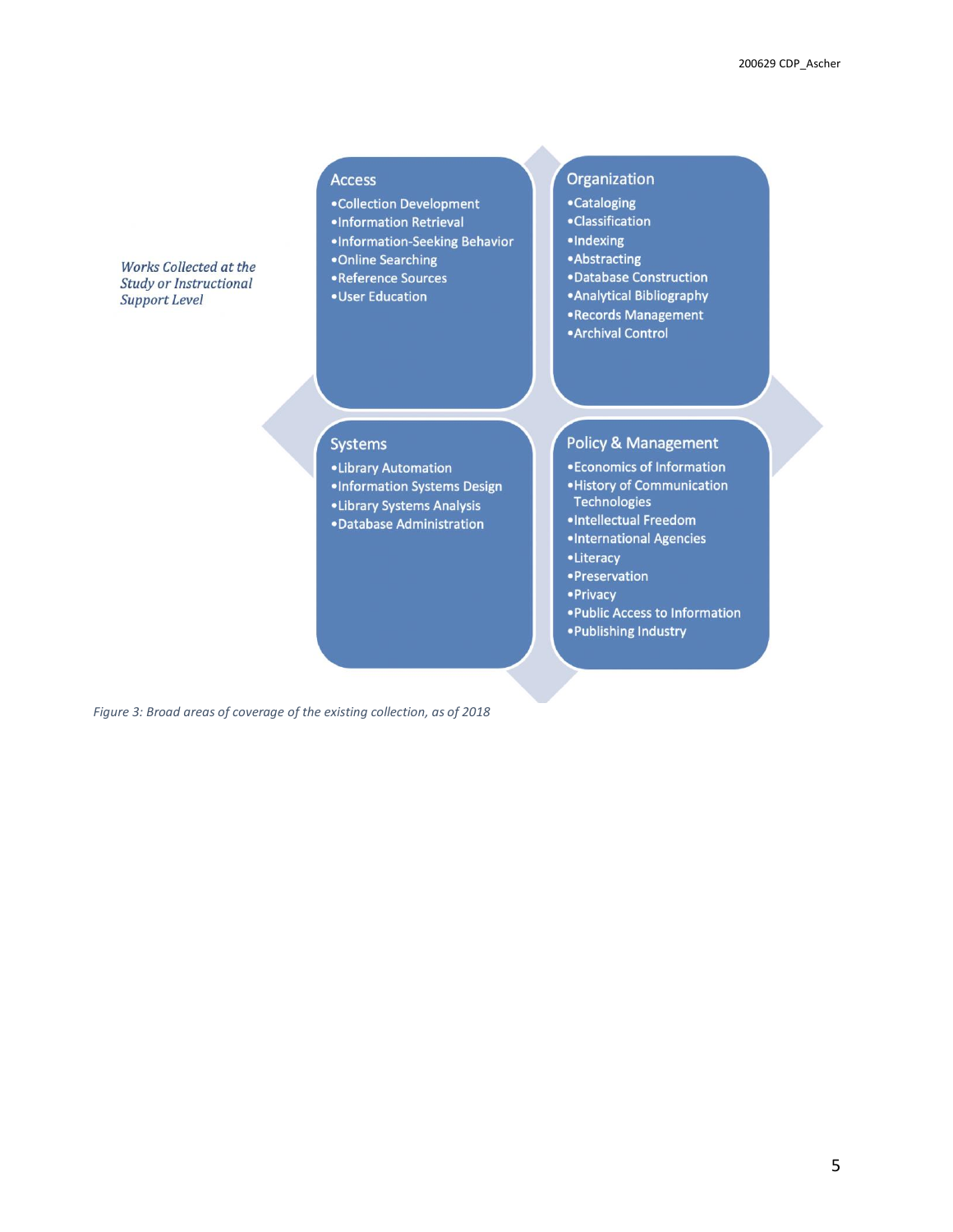|  |  |  | IS Lab Holdings by Library of Congress Subject Heading, 2020 |  |  |
|--|--|--|--------------------------------------------------------------|--|--|
|  |  |  |                                                              |  |  |

| LCSH       | <b>Topic</b>                                                     | Count                   |
|------------|------------------------------------------------------------------|-------------------------|
| AE         | Encyclopedias                                                    | 61                      |
| AM         | Museums<br><b>Collectors &amp; Collecting</b>                    | 17                      |
| AZ         | History of Scholarship & Learning<br>Humanities                  | $\overline{4}$          |
| В          | Philosophy (General)                                             | 7                       |
| BC         | Logic                                                            | $\mathbf{1}$            |
| ВD         | Speculative Philosophy                                           | 5                       |
| BE         | American Philosophy                                              | 0                       |
| ΒF         | Psychology                                                       | 19                      |
| <b>BS</b>  | The Bible                                                        | $\overline{2}$          |
| CВ         | History of Civilization                                          | 5                       |
| CD         | <b>Diplomatics</b><br>Archives<br>Seals                          | 102                     |
| <b>CN</b>  | Inscriptions<br>Epigraphy                                        | 1                       |
| CS         | Genealogy                                                        | 3                       |
| D          | History (General)                                                | 10                      |
| DA         | History of Great Britain                                         | 28                      |
| DC         | History of France - Andorra - Monaco                             | $\mathbf{1}$            |
| <b>DS</b>  | History of Asia                                                  | 7                       |
| Е          | African Americans-Bibliography<br>African Americans-Dictionaries | 60                      |
| F          | History of the Americas                                          | 10                      |
| G          | Geography (General)<br>Atlases<br>Maps                           | 22                      |
| GA         | Mathematical Geography<br>Cartography                            | $\overline{\mathbf{c}}$ |
| GN         | Anthropology                                                     | 4                       |
| ${\sf GR}$ | Folklore                                                         | $\overline{4}$          |
| GV         | Recreation<br>Leisure                                            | 4                       |
| н          | Social Sciences (General)                                        | $\,$ 8 $\,$             |
| HA         | <b>Statistics</b>                                                | 3                       |
| HC         | <b>Economic History &amp; Conditions</b>                         | 8                       |
| HD         | Industries<br>Land Use<br>Labor                                  | 32                      |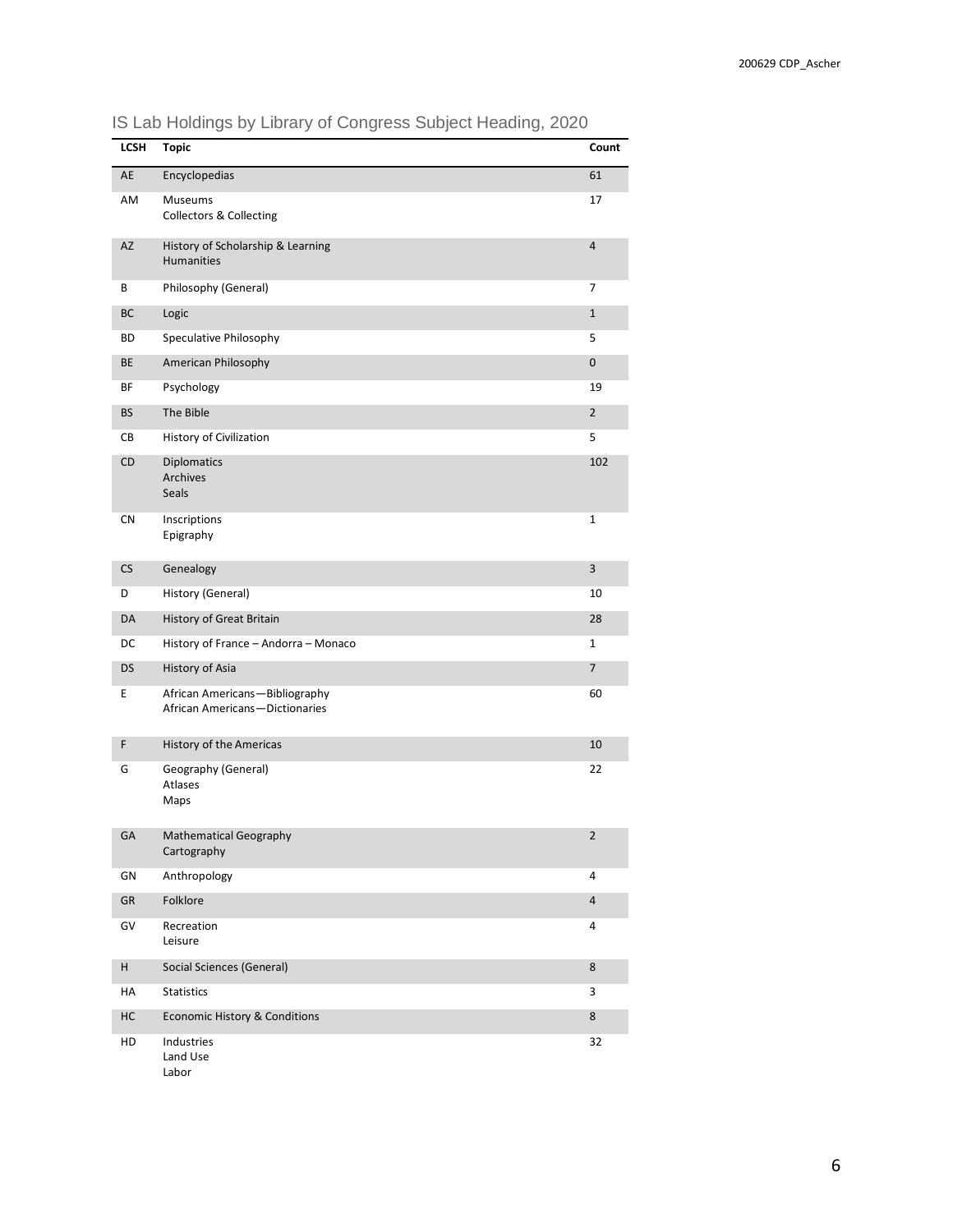| HE        | <b>Transportation &amp; Communications</b>                                          | 6              |
|-----------|-------------------------------------------------------------------------------------|----------------|
| ΗF        | Commerce                                                                            | 22             |
| HG        | Finance                                                                             | $\overline{2}$ |
| HM        | Sociology (General)                                                                 | 27             |
| <b>HN</b> | Social History & Conditions<br><b>Social Problems</b><br>Social Reform              | $\mathbf{1}$   |
| HQ        | The Family<br>Marriage<br>Women                                                     | 14             |
| HV        | Social Pathology<br>Social & Public Welfare<br>Criminology                          | 12             |
| KF        | Law of the United States                                                            | 38             |
| JA        | <b>Political Science (General)</b>                                                  | $\mathbf{1}$   |
| JC        | <b>Political Theory</b>                                                             | 18             |
| JK        | Political Institutions & Public Administration (United States)                      | 8              |
| LA        | History of Education                                                                | 2              |
| LB        | Theory & Practice of Education                                                      | 11             |
| LC        | Special Aspects of Education                                                        | 7              |
| LD        | Individual Institutions - United States                                             | $\overline{2}$ |
| ML        | Literature on Music                                                                 | 3              |
| N         | <b>Visual Arts</b>                                                                  | 13             |
| NC.       | Drawing<br>Design<br><b>Illustration</b>                                            | 21             |
| ND        | Painting                                                                            | 29             |
| <b>NE</b> | Print Media                                                                         | 23             |
| <b>NK</b> | <b>Decorative Arts</b>                                                              | 8              |
| NΧ        | Arts in General                                                                     | 1              |
| P         | Philology<br>Linguistics                                                            | 32             |
| PA        | Greek Language & Literature<br>Latin Language & Literature                          | 3              |
| PE        | English Language                                                                    | 153            |
| PF        | West Germanic Languages                                                             | 2              |
| PG        | <b>Slavic Languages</b><br><b>Baltic Languages</b><br>Albanian Languages            | 4              |
| PL        | Languages & Literatures of Eastern Asia, Africa, Oceania                            | 2              |
| PN        | Literature (General) / Film                                                         | 205            |
| PQ        | French Literature - Italian Literature - Spanish Literature - Portuguese Literature | 4              |
| PR        | English Literature                                                                  | 66             |
| PS        | American Literature                                                                 | 42             |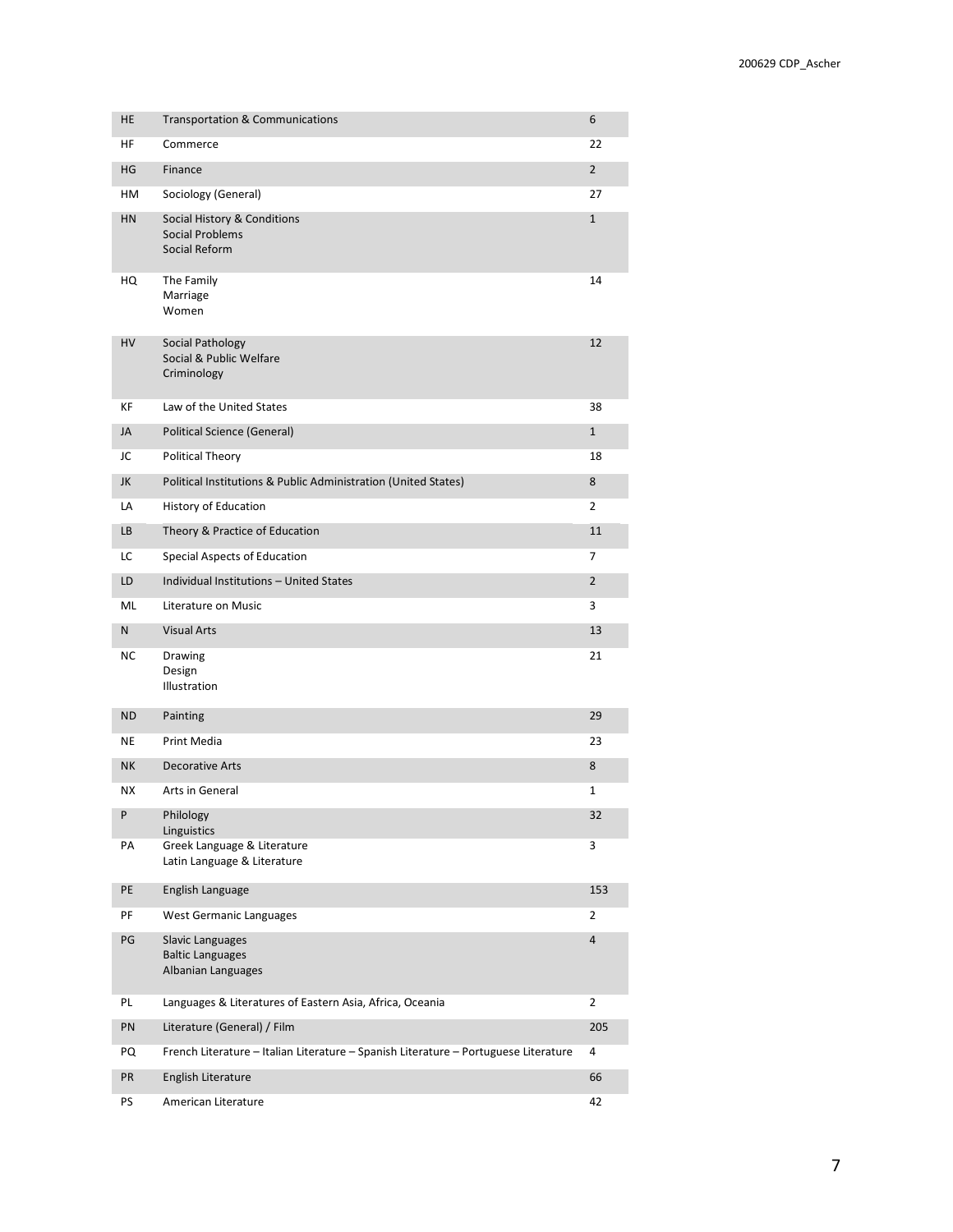| PZ        | Fiction & Juvenile Belles Lettres                                                                                                                                                            | 4                                                 |
|-----------|----------------------------------------------------------------------------------------------------------------------------------------------------------------------------------------------|---------------------------------------------------|
| Q         | Science (General)                                                                                                                                                                            | 55                                                |
| QA        | <b>Mathematics</b><br>Science & Technology                                                                                                                                                   | 102                                               |
| QC        | Physics                                                                                                                                                                                      | 6                                                 |
| QD        | Chemistry                                                                                                                                                                                    | $\mathbf{1}$                                      |
| QН        | Natural History - Biology                                                                                                                                                                    | 3                                                 |
| QK        | Botany                                                                                                                                                                                       | 3                                                 |
| QΜ        | Human Anatomy                                                                                                                                                                                | 1                                                 |
| QR        | Microbiology                                                                                                                                                                                 | $\mathbf{1}$                                      |
| R         | Medicine (General)                                                                                                                                                                           | 8                                                 |
| <b>RA</b> | <b>Public Aspects of Medicine</b>                                                                                                                                                            | 3                                                 |
| <b>RC</b> | Internal Medicine                                                                                                                                                                            | 3                                                 |
| RS        | Pharmacy & Materia Medica                                                                                                                                                                    | 3                                                 |
| SK        | <b>Hunting Sports</b>                                                                                                                                                                        | 1                                                 |
| T         | Information Technology-Social Aspects                                                                                                                                                        | 35                                                |
| TA        | Engineering (General)<br>Civil Engineering                                                                                                                                                   | 3                                                 |
| TC        | <b>Hydraulic Engineering</b><br><b>Ocean Engineering</b>                                                                                                                                     | $\mathbf{1}$                                      |
| TН        | <b>Building Construction</b>                                                                                                                                                                 | 4                                                 |
| TJ        | Mechanical Engineering & Machinery                                                                                                                                                           | $\mathbf{1}$                                      |
| ТK        | <b>Electrical Engineering</b><br>Electronics<br><b>Nuclear Engineering</b>                                                                                                                   | 44                                                |
| TP        | <b>Chemical Technology</b>                                                                                                                                                                   | 4                                                 |
| TR        | Photography                                                                                                                                                                                  | 47                                                |
| TS        | <b>Manufactures</b>                                                                                                                                                                          | 29                                                |
| Z         | Book industries and trade<br>Cataloging<br>General bibliography<br>History of books and bookmaking<br>Libraries<br>Manuscripts, Paleography<br>National bibliography<br>Subject bibliography | 633<br>1<br>676<br>27<br>3314<br>35<br>332<br>175 |
| ZA        | <b>Information Resources (General)</b>                                                                                                                                                       | 50                                                |

# For a visualization of this collection analysis, see

[https://public.tableau.com/views/ISLabCollectionAnalysis/Sheet1?:display\\_count=y&publish=yes&:origi](https://public.tableau.com/views/ISLabCollectionAnalysis/Sheet1?:display_count=y&publish=yes&:origin=viz_share_link) [n=viz\\_share\\_link](https://public.tableau.com/views/ISLabCollectionAnalysis/Sheet1?:display_count=y&publish=yes&:origin=viz_share_link)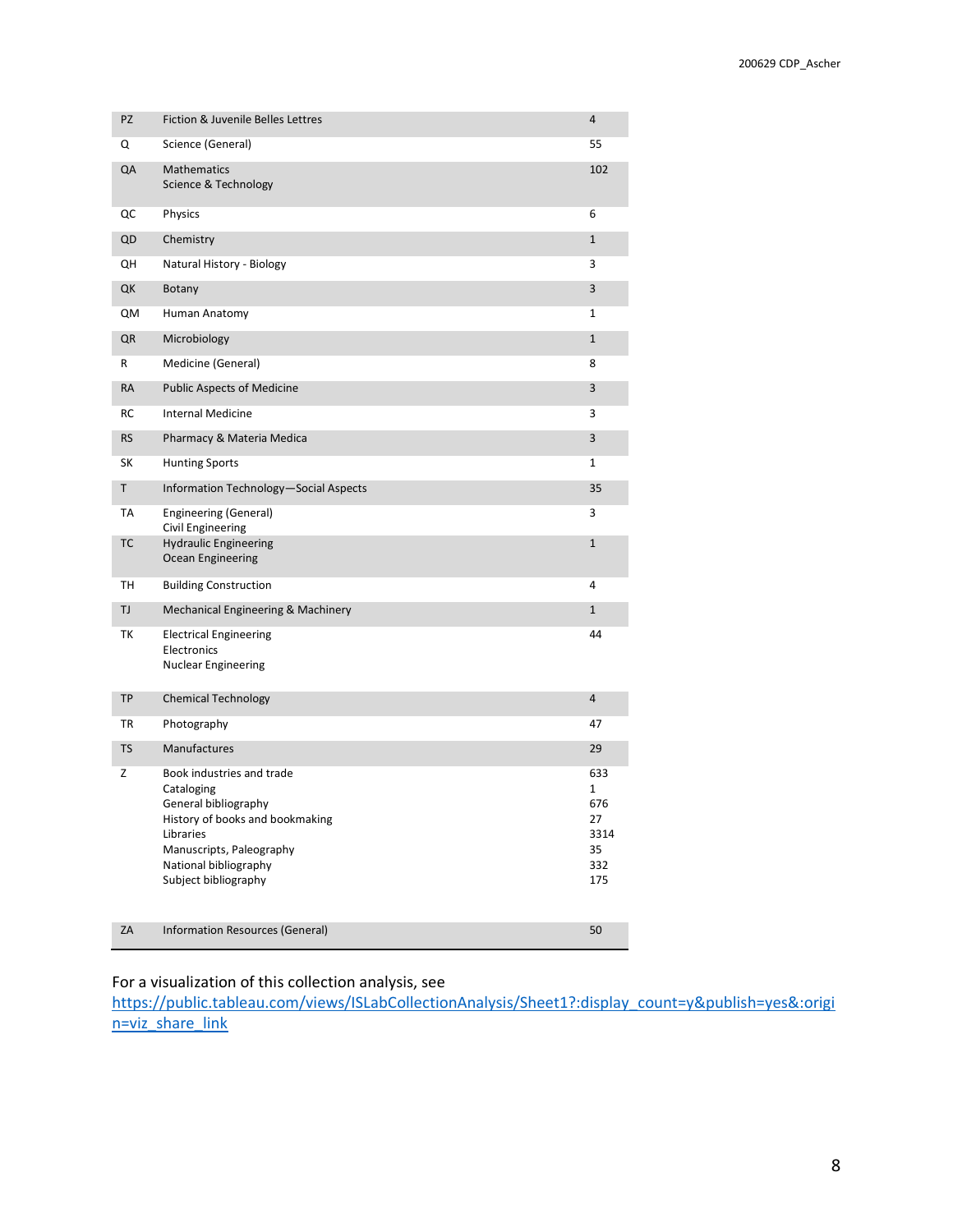### Languages, Geographical Areas, Chronological Periods, Place(s) of Publication, Formats

English is the primary language for materials in the IS Lab Collections. However, the Children's Collection includes a significant proportion of books in Spanish. Non-European languages are collected very selectively and are sent to the East Asian Library or YRL (for Arabic, Hebrew, Hindi, etc.). Geographical regions, chronological periods, and places of publication have little bearing on selection.

Textual monographs, monographic series, facsimiles of textual material, reprints, conference proceedings, journals, and electronic texts and databases are among the formats included in the IS Lab's selection criteria. Most textbooks, elementary educational material, consumable instructional workbooks, and mass-market materials geared for the commercial market are excluded from selection, unless requested as source material for specific research or coursework.

#### Balance between Monographs & Serials, Print & Online

The IS Lab's Collections are fairly evenly balanced between monograph and journal literature. As part of our holdings assessment, use of materials in the IS Lab Collections is being monitored to inform future acquisitions decisions. The IS Lab subscribes to all major relevant journals, in print and/or online. We anticipate a shift toward more online journal subscriptions over time, depending on use of the existing print serials. Retention of print versions of journals has been comprehensive. Print journals predating 2010 are held in SRLF. See Appendixes A and B for lists of currently licensed digital subscriptions.

#### Electronic Resources & Digitization

The IS Lab maintains partial-text, full-text, or link-to-full-text subscriptions from most of the major journal databases and indexes in the field of Information Studies. Withdrawal of physical holdings is contingent on perpetual access to digital files, along with textual and pictorial collateral material. The IS Lab's static allocated funding has not kept up with increased costs of material, including the introduction of new online resources.

The IS Lab will participate in digitization projects for monographs and serials as opportunities arise. There are three current projects dealing with records that would be more accessible to more interested stakeholders were they available online. The IS Lab will pursue grants to support the acquisition of a rapid scanner and other necessary equipment to facilitate the digitization of these records.

#### Special Collections

Antiquarian and rare monograph collections for information studies, and some historical serials, are housed in the IS Lab's Special Collections. The director works with faculty and staff to identify potential antiquarian acquisitions, assisting in the assessment and physical acquisition of archival collections, and sending materials from the general stacks that are deemed appropriate for the security of a special collections department.

Holdings of seminal works in information studies comprise our main collection, while a recently enhanced Children's Collection and new Special Collection focusing on the history and legacy of the Department of Information Studies round out our print holdings. In addition, selective historical faculty papers will be accessioned into the IS Lab's Special Collection.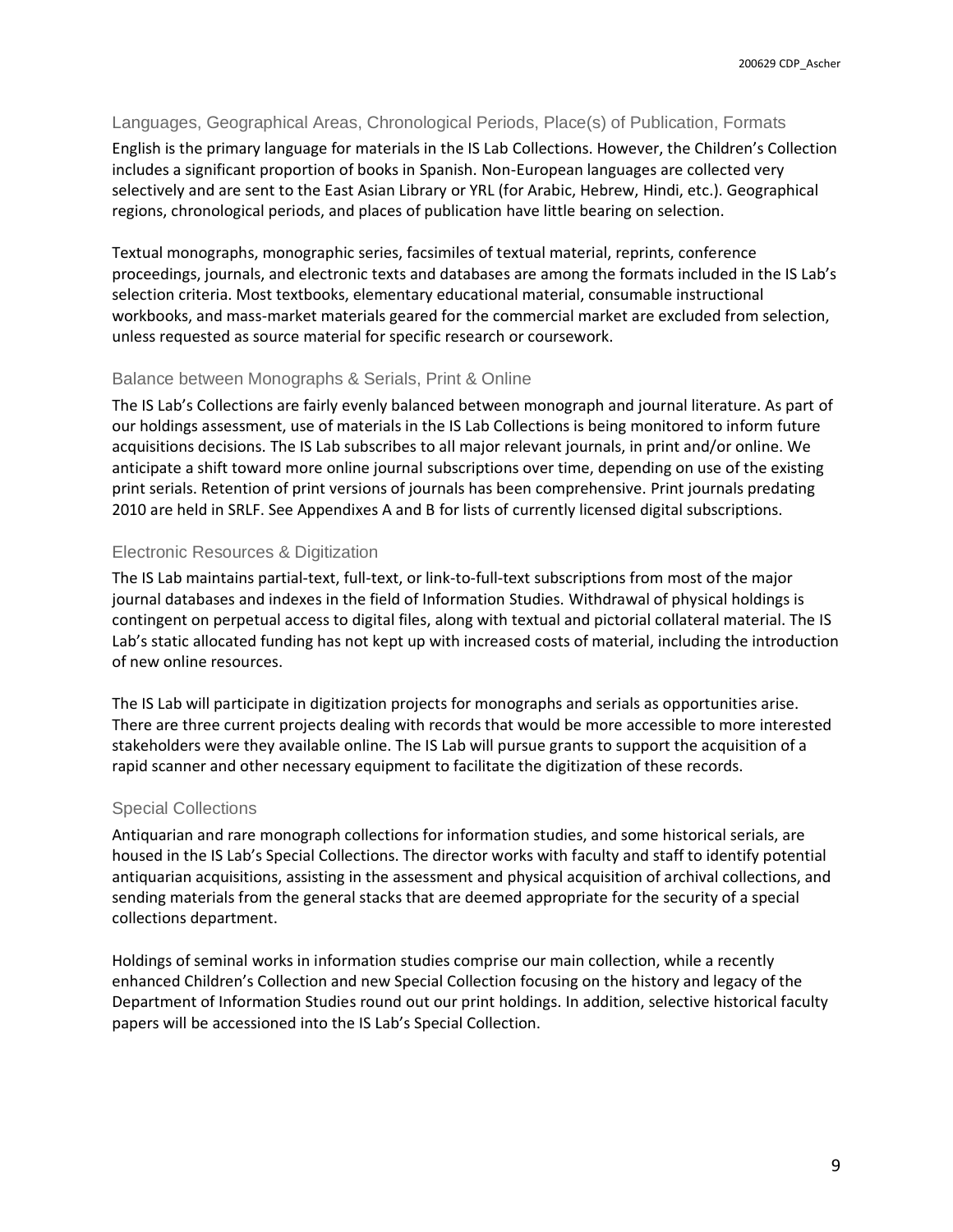#### Audio-Visual Recordings & Equipment

The IS Lab is home to a growing collection of audio, film, and video equipment and media used to train students in best practices for preservation and transfer to digital format. Refer to Appendix C for key equipment acquired and maintained by the IS Lab.

#### Free Resources

Some materials added to the collection are received as part of an institutional association membership. However, truly free material is added to the collection extremely rarely and selectively. Links to a handful of free digital resources appear on the IS Lab Online Resources pages. Those that are added are from substantial academic or open source sites.

#### Acceptance of Gifts (also see Policy on Donations)

Due to space constraints for backlog storage and in the stacks, gifts of monographs and serials are accepted extremely selectively (e.g. to receive antiquarian material or develop a relationship with a specific donor who may be a resource for monetary gifts related to renovating our facility). We have implemented a process by which collections from professors emeriti are evaluated and accessioned. The IS Lab does not accept back issues of journals currently in print as gifts. The IS Lab may accept back issues of journals if they are particularly rare, or the set is close to 99% complete.

The director must have a clear sense that the majority of titles offered conform to collection scope and are not duplicates. We are faced with several instances in which development efforts require the accession of collections that exceed our capacity. Adherence to this Collection Development Policy should aid in the marshalling of development-initiated collection donations.

The IS Lab refers potential donors of monographs and artifacts having archival value in the area of information studies to UCLA Library Special Collections.

#### Endowments, Intra-Library Cooperation, & Cooperative Collection Development

No endowed funds support the building of the IS Lab Collection. Therefore, we intend to leverage partnerships with other UC or Los Angeles area libraries to enhance the quality of our acquisitions. We intend to propose agreements with other UC libraries and departments to maintain subscriptions to journal titles, as the Music Library has done with the *UC Music Librarians Serials Agreement.* The director attends monthly UCLA Library Collections Council meetings to stay abreast of best practices and current activities relevant to collection development.

The highest priorities for the use of any gift endowment funds that may be directed toward collection development are books and media archival preservation equipment. We do not have funds earmarked in support of IS Lab expansion at this time.

Currently, the IS Lab's collections are non-circulating, but the bulk of our holdings were barcoded in 2019, to prepare for integration with the UCLA Library catalog by the end of the 2020-2021 academic year. We have developed a temporary catalog as an interim solution in anticipation of the UC-systemwide migration to a library management system (LMS) to replace Voyager. Our barcodes are part of the UC series, which allows for integration when the new LMS is selected and implemented. Over the next two years, we must decide whether we aim to make our general collection accessible to other libraries in the system via ILL.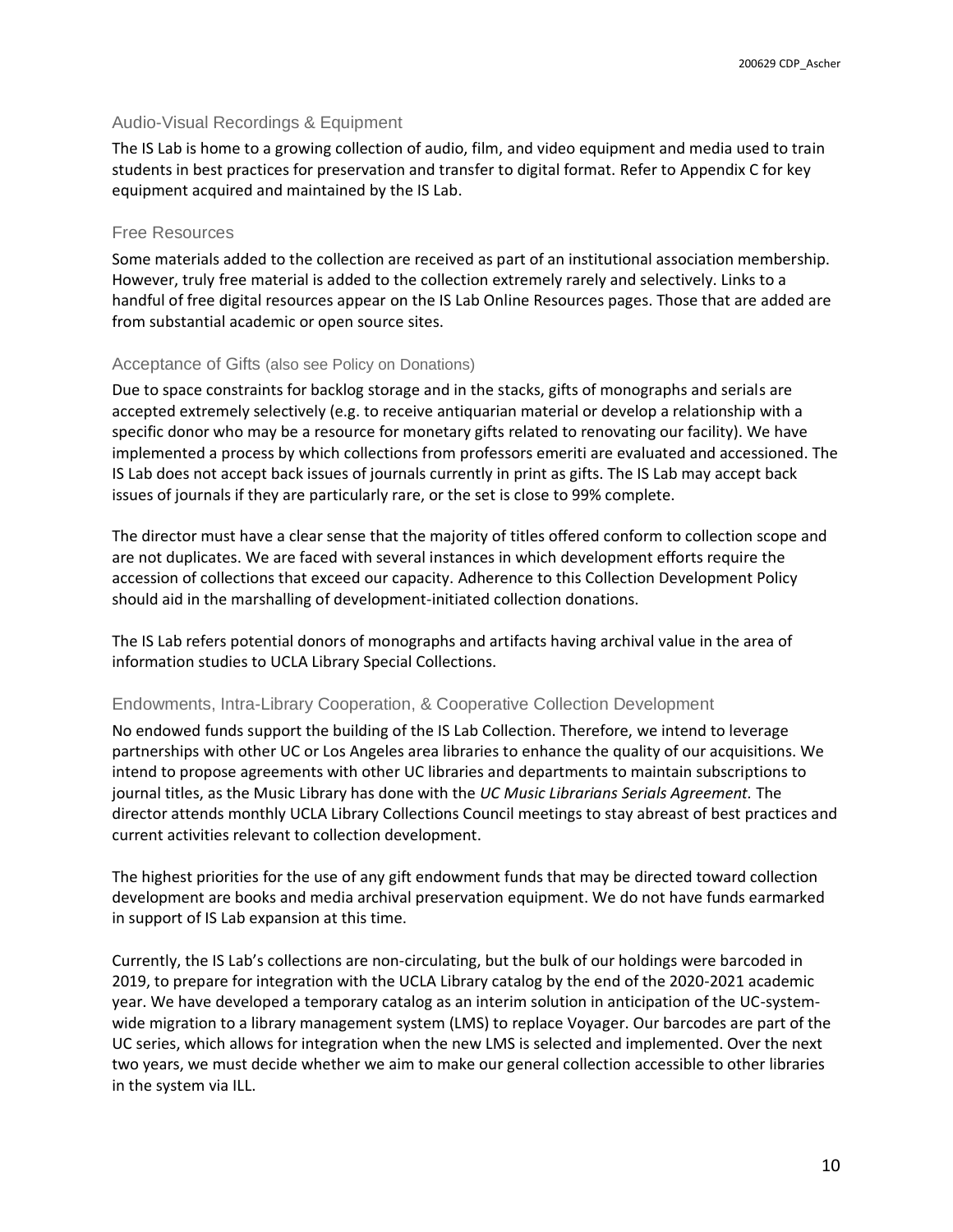#### Weeding, Deselection, & Replacement

In 2018, the IS Lab secured an SRLF allocation to reduce the shelf space occupied by serials published prior to 2010. No weeding occurred during the 2018-2019 holdings assessment and cataloging project. Now that this project has concluded, we are preparing to weed the IS Lab's main collection to make way for new acquisitions identified as part of our syllabus analysis project. In this project, we created a database of all the readings required by instructors as listed in their syllabi and via CCLE. After soliciting feedback from faculty, we created an acquisitions list designed to ensure that all readings assigned in IS courses may be accessed in the IS Lab. Benefits of this approach include reduced costs to students, collection currency, and increased relevance of the IS Lab's offerings to IS curricula.

In Winter 2019, we will conduct a weeding of the main holdings, ensuring that a persistent copy of every item is held at either SRLF or NRLF. Duplicates will be offered for sale to the IS community. Finally, on socialization of this collection development policy, a data-driven analysis of gaps in, relevance, and use of our holdings will inform future weeding and deselection decisions.

The IS Lab attempts to purchase replacements for all essential materials that are damaged or become unusable. Replacements of identical material are purchased when possible. If reissues are not available, other titles may or may not be purchased depending on the availability in the collection of other editions or versions of the title(s) in question.

### Specific Problems & Issues of the Collection

#### Shelving, Preservation, & Conservation Issues

Currently the IS Lab has no preservation policy to guide the preservation of old or brittle material that needs to be retained. This policy will be developed with input from the Instructional Services Committee in the 2020-2021 academic year. We plan to hold a book repair workshop, during which we may address some vulnerable materials.

#### Technical Services Issues

Although not necessarily a formal part of a collection development policy, a range of processing issues, constraints, and challenges can affect how collections are built and maintained. To acquire and catalog printed material related to the curriculum requires an adequate knowledge of the field and its applicability across the five specializations of the MLIS program. Technical services functions for audiovisual materials cannot be assigned temporarily to untrained staff, yet it is often necessary for staff to assist faculty in course demonstrations and to implement immediate repairs.

#### Suggested Additions

| BJ         | <b>Ethics</b>                       |             | research on textbooks &         |
|------------|-------------------------------------|-------------|---------------------------------|
| <b>BT</b>  | <b>Information Theory</b>           |             | educational information)        |
| <b>HB</b>  | Economic Theory                     | P87-96      | Communication, Mass Media       |
|            | Demography                          | P99-99.4    | Semiotics, Signs & Symbols      |
| HT         | Communities                         | P302-302.87 | <b>Discourse Analysis</b>       |
|            | <b>Classes</b>                      | QA71-90     | Mathematics, Instruments &      |
|            | Races                               |             | Machines, Calculating Machines, |
| K1401-1578 | Intellectual Property               |             | Electronic Computers, Computer  |
| K1700-1973 | Social Legislation                  |             | Science, Computer Software      |
| K3700-3705 | <b>Control of Social Activities</b> | ΤI          | Motor Vehicles, Aeronautics,    |
| LT         | Textbooks (as information format;   |             | <b>Astronautics</b>             |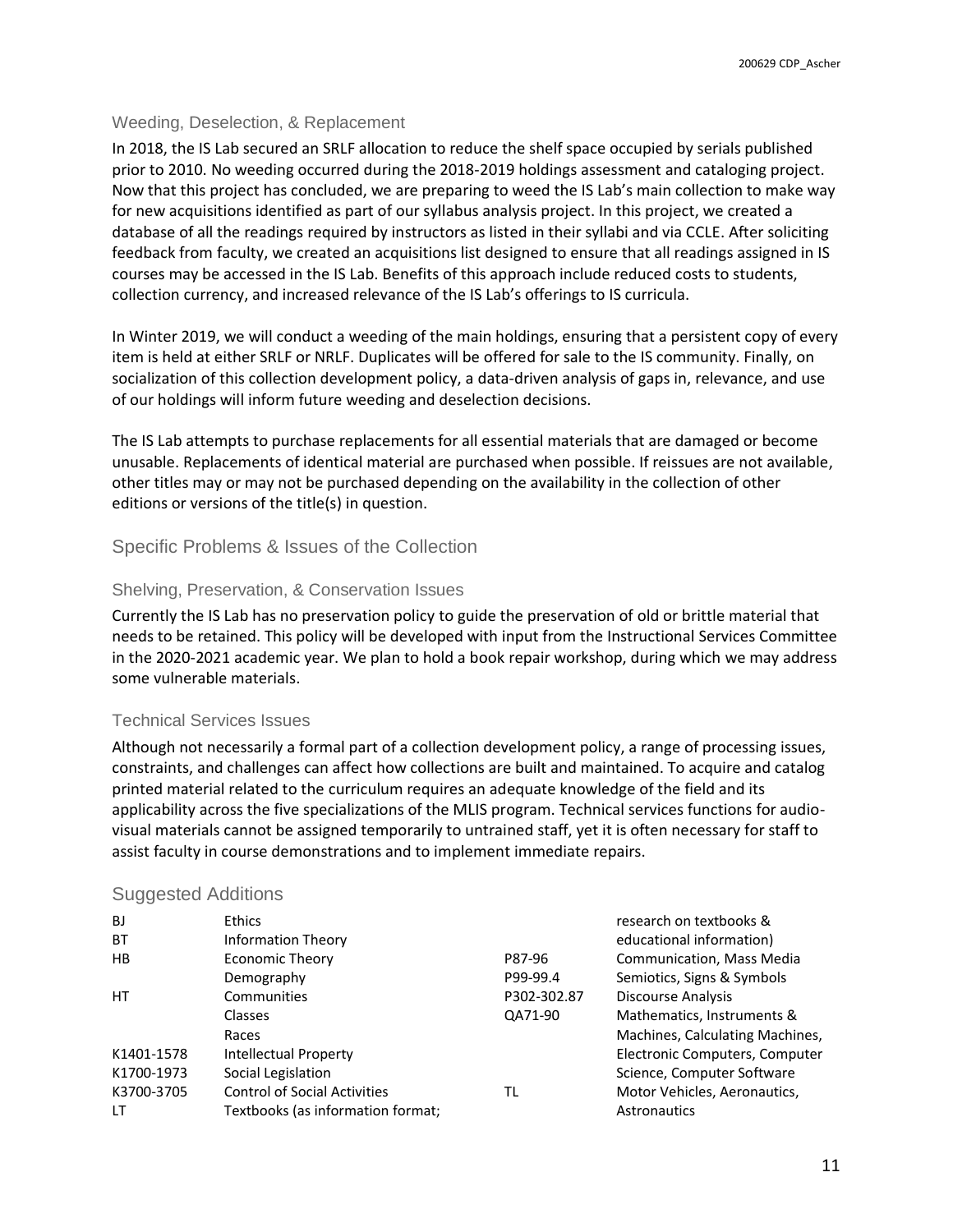# Appendix A: 2019 Periodical Subscriptions

| <b>Title Name</b>                                                | Format                                | <b>Total Cost</b>  |                          | <b>Publisher Name</b>                                                        | Library of Congress Classification                             |  |
|------------------------------------------------------------------|---------------------------------------|--------------------|--------------------------|------------------------------------------------------------------------------|----------------------------------------------------------------|--|
| Academe Today                                                    | Online                                | $\mathsf{\hat{S}}$ | $\overline{\phantom{a}}$ |                                                                              | CHRONICLE OF HIGHER EDUCATION THEORY AND PRACTICE OF EDUCATION |  |
| American Archivist                                               | Print + Online                        | \$                 | $\epsilon$               | SOC OF AMERICAN ARCHIVISTS                                                   | DIPLOMATICS, ARCHIVES, SEALS                                   |  |
| <b>Archival Issues</b>                                           | Membership Title \$                   |                    | $\overline{\phantom{a}}$ | MIDWEST ARCHIVES CONFERENCE                                                  | DIPLOMATICS. ARCHIVES. SEALS                                   |  |
| ARCHIVAL OUTLOOK - PRINT + ONLINE /FORMERLY/ SAA NEWSLETTER      | Print + Online                        | Ŝ.                 | $\overline{\phantom{a}}$ | SOC OF AMERICAN ARCHIVISTS                                                   | DIPLOMATICS, ARCHIVES, SEALS                                   |  |
| <b>Archival Science</b>                                          | Print                                 | \$                 | 177.50                   | SPRINGER SCIENCE BUS MEDIA BV                                                | DIPLOMATICS. ARCHIVES. SEALS                                   |  |
| ARCHIVARIA - PRINT + ONLINE / ALL EXCEPT CANADA/                 | Print + Online                        | Ś.                 |                          | 276.99 ASSN CANADIAN ARCHIVISTS                                              | DIPLOMATICS, ARCHIVES, SEALS                                   |  |
| <b>Archive Matters</b>                                           | <b>Electronic Mail</b>                | \$                 | $\overline{\phantom{a}}$ | AUSTRAL SOC OF ARCHIVISTS INC                                                | BOOKS. LIBRARY SCIENCE. BIBLIOGRAPHY                           |  |
| Archives & Manuscripts                                           | Print + Online                        | Ś.                 | $\overline{\phantom{a}}$ | <b>TAYLOR &amp; FRANCIS GROUP</b>                                            | DIPLOMATICS, ARCHIVES, SEALS                                   |  |
| Australian Society of Archivists Membership                      | Membership                            | \$                 |                          | 647.12 AUSTRAL SOC OF ARCHIVISTS INC                                         | BOOKS. LIBRARY SCIENCE. BIBLIOGRAPHY                           |  |
| <b>Book Links</b>                                                | Print                                 | \$                 | ÷.                       | AMERICAN LIBRARY ASSN                                                        | BOOKS. LIBRARY SCIENCE. BIBLIOGRAPHY                           |  |
| <b>Booklist</b>                                                  | Print + Online                        | \$                 |                          | 184.50 AMERICAN LIBRARY ASSN                                                 | BOOKS, LIBRARY SCIENCE, BIBLIOGRAPHY                           |  |
| Chronicle of Higher Education                                    | Print + Online                        | \$                 |                          | 99.95 CHRONICLE OF HIGHER EDUCATION                                          | THEORY AND PRACTICE OF EDUCATION                               |  |
| Chronicle of Higher Education Almanac                            | Print + Online                        | \$                 |                          | <b>CHRONICLE OF HIGHER EDUCATION</b>                                         | <b>HISTORY OF EDUCATION</b>                                    |  |
| Horn Book Magazine                                               | Print                                 | \$                 |                          | 83.00 LIBRARY JOURNALS LLC                                                   | BOOKS, LIBRARY SCIENCE, BIBLIOGRAPHY                           |  |
| Index on Censorship                                              | Print                                 | \$                 |                          | 212.00 SAGE PUBLICATIONS LTD                                                 | LAW (GENERAL)                                                  |  |
| Information & Culture - a Journal of History                     | Print                                 | \$                 |                          | 238.00 UNIV OF TEXAS PRESS JRNLS DIV                                         | BOOKS. LIBRARY SCIENCE. BIBLIOGRAPHY                           |  |
| <b>Information Management</b>                                    | Online                                | \$                 |                          | 15.00 ASSN RECORDS MANAGERS & ADM                                            | <b>COMMERCE</b>                                                |  |
| <b>Information Outlook</b>                                       | Online                                | \$                 |                          | 255.00 SPECIAL LIBRARIES ASSOCIATION<br>BOOKS. LIBRARY SCIENCE. BIBLIOGRAPHY |                                                                |  |
| Journal of Academic Librarianship                                | Print                                 | \$                 |                          | 176.00 ELSEVIER INC NY/JRNLS                                                 | BOOKS. LIBRARY SCIENCE. BIBLIOGRAPHY                           |  |
| JOURNAL OF INTELLECTUAL FREEDOM AND PRIVACY - ONLINE             | Online                                | \$                 |                          | 65.00 AMERICAN LIBRARY ASSN<br>BOOKS. LIBRARY SCIENCE. BIBLIOGRAPHY          |                                                                |  |
| Journal of Scholarly Publishing                                  | Print                                 | $\mathsf{\hat{S}}$ |                          | 186.00 UNIV TORONTO PRESS JRNLS DEPT<br>BOOKS. LIBRARY SCIENCE. BIBLIOGRAPHY |                                                                |  |
| Library Journal                                                  | Print                                 | \$                 |                          | 164.99 LIBRARY JOURNALS LLC<br>BOOKS. LIBRARY SCIENCE. BIBLIOGRAPHY          |                                                                |  |
| Library Quarterly                                                | Print                                 | Ŝ.                 |                          | 81.00 UNIVERSITY OF CHICAGO PRESS<br>BOOKS, LIBRARY SCIENCE, BIBLIOGRAPHY    |                                                                |  |
| <b>Library Trends</b>                                            | Print                                 | \$                 |                          | 107.50 JOHNS HOPKINS UNIV PRESS                                              | BOOKS, LIBRARY SCIENCE, BIBLIOGRAPHY                           |  |
| Mac                                                              | <b>Electronic Mail</b>                | Ś.                 | $\overline{\phantom{a}}$ | MIDWEST ARCHIVES CONFERENCE                                                  | DIPLOMATICS, ARCHIVES, SEALS                                   |  |
| MIDWEST ARCHIVES CONFERENCE MEMBERSHIP - PRINT + ELECTRONIC MAIL | Print + Email                         | \$                 |                          | 105.00 MIDWEST ARCHIVES CONFERENCE                                           | <b>INTERNATIONAL RELATIONS</b>                                 |  |
| RBM: A Journal of Rare Books Manuscripts and Cultural Heritage   | Print                                 | \$                 |                          | 67.00 ASSN OF COLLEGE & RESEARCH LIB<br>BOOKS. LIBRARY SCIENCE. BIBLIOGRAPHY |                                                                |  |
| SOCIETY OF AMERICAN ARCHIVISTS ANNUAL MEETING PROGRAM            | Print                                 | \$                 | ٠                        | SOC OF AMERICAN ARCHIVISTS<br>DIPLOMATICS, ARCHIVES, SEALS                   |                                                                |  |
| Society of American Archivists Membership                        | Multiple Formats                      | \$                 |                          | 355.00 SOC OF AMERICAN ARCHIVISTS<br>DIPLOMATICS. ARCHIVES. SEALS            |                                                                |  |
| Society of American Archivists Membership Directory              | Online                                | \$                 | $\overline{\phantom{a}}$ | SOC OF AMERICAN ARCHIVISTS<br>DIPLOMATICS, ARCHIVES, SEALS                   |                                                                |  |
| Voice of Youth Advocates                                         | Print + Online                        | $\mathsf{\hat{S}}$ |                          | 76.00 EL KURDYLA PUBLISHING LLC<br>BOOKS. LIBRARY SCIENCE. BIBLIOGRAPHY      |                                                                |  |
| Online                                                           | <b>Cost By Format</b><br>$1 - 3$ of 3 |                    |                          |                                                                              | 2019<br>2018<br>2017                                           |  |
|                                                                  |                                       |                    |                          |                                                                              |                                                                |  |

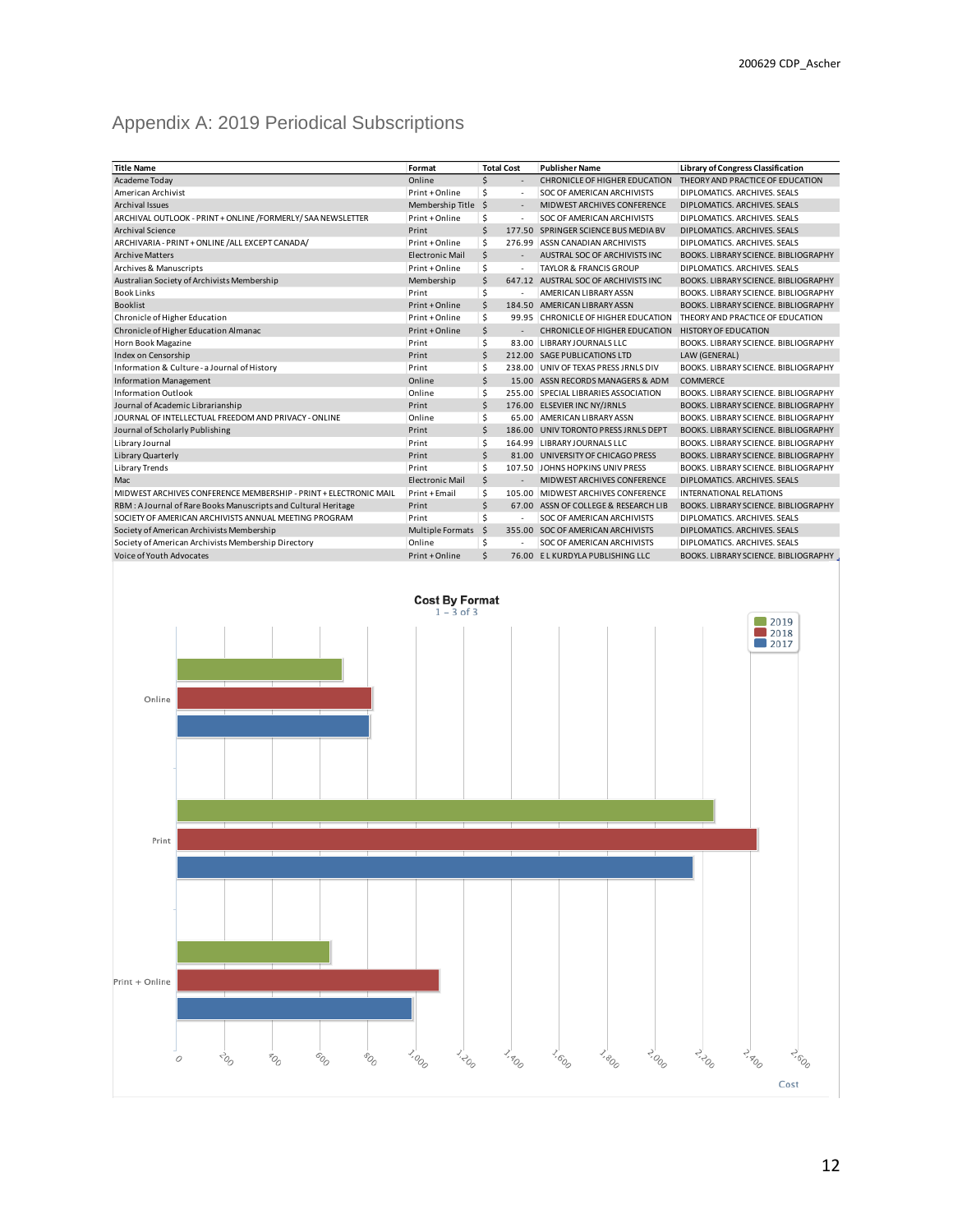# Appendix B: 2020 Periodical Subscriptions

| <b>Title Name</b>                                                 | Format                  | <b>Total Cost</b> | <b>Publisher Name</b>                                   | <b>Library of Congress Classification</b>                                 |
|-------------------------------------------------------------------|-------------------------|-------------------|---------------------------------------------------------|---------------------------------------------------------------------------|
| <b>Academe Todav</b>                                              | Online                  |                   |                                                         | 0.00 CHRONICLE OF HIGHER EDUCATION THEORY AND PRACTICE OF EDUCATION       |
| <b>American Archivist</b>                                         | <b>Print + Online</b>   |                   | <b>0.00 SOC OF AMERICAN ARCHIVISTS</b>                  | DIPLOMATICS, ARCHIVES, SEALS                                              |
| <b>American Libraries</b>                                         | <b>Print</b>            |                   | <b>0.00 AMERICAN LIBRARY ASSN</b>                       | <b>BOOKS, LIBRARY SCIENCE, BIBLIOGRAPHY</b>                               |
| American Library Association Membership                           | Membership              |                   | <b>0.00 AMERICAN LIBRARY ASSN</b>                       | <b>BOOKS, LIBRARY SCIENCE, BIBLIOGRAPHY</b>                               |
| <b>Archival Issues</b>                                            | <b>Membership Title</b> |                   | 0.00 MIDWEST ARCHIVES CONFERENCE                        | <b>DIPLOMATICS, ARCHIVES, SEALS</b>                                       |
| <b>Archival Outlook</b>                                           | Print                   |                   | <b>0.00 SOC OF AMERICAN ARCHIVISTS</b>                  | <b>DIPLOMATICS, ARCHIVES, SEALS</b>                                       |
| <b>Archival Science</b>                                           | <b>Print</b>            |                   | 199.25 SPRINGER SCIENCE BUS MEDIA BV                    | DIPLOMATICS. ARCHIVES. SEALS                                              |
| <b>Archivaria</b>                                                 | Print + Online          |                   | 280.90 ASSN CANADIAN ARCHIVISTS                         | DIPLOMATICS, ARCHIVES, SEALS                                              |
| <b>Archive Matters</b>                                            | <b>Electronic Mail</b>  |                   | 0.00 AUSTRAL SOC OF ARCHIVISTS INC.                     | <b>BOOKS, LIBRARY SCIENCE, BIBLIOGRAPHY</b>                               |
| ARCHIVES & MANUSCRIPTS - PRINT + ONLINE /FOR MEMBERS/             | <b>Print + Online</b>   |                   | <b>0.00 TAYLOR &amp; FRANCIS GROUP</b>                  | DIPLOMATICS, ARCHIVES, SEALS                                              |
| Association for Information Science and Technology Membership     | Membership              |                   | 715.00 ASSN FOR INFO SCIENCE & TECH                     | <b>BOOKS, LIBRARY SCIENCE, BIBLIOGRAPHY</b>                               |
| Australian Society of Archivists Membership                       | Membership              |                   | 630.62 AUSTRAL SOC OF ARCHIVISTS INC                    | <b>BOOKS, LIBRARY SCIENCE, BIBLIOGRAPHY</b>                               |
| <b>Book Links</b>                                                 | Print                   |                   | <b>0.00 AMERICAN LIBRARY ASSN</b>                       | <b>BOOKS, LIBRARY SCIENCE, BIBLIOGRAPHY</b>                               |
| <b>Booklist</b>                                                   | <b>Print + Online</b>   |                   | 184.50 AMERICAN LIBRARY ASSN                            | <b>BOOKS, LIBRARY SCIENCE, BIBLIOGRAPHY</b>                               |
| <b>Chronicle of Higher Education</b>                              | <b>Print + Online</b>   |                   |                                                         | 99.95 CHRONICLE OF HIGHER EDUCATION THEORY AND PRACTICE OF EDUCATION      |
| <b>Chronicle of Higher Education Almanac</b>                      | <b>Print + Online</b>   |                   | 0.00 CHRONICLE OF HIGHER EDUCATION HISTORY OF EDUCATION |                                                                           |
| <b>Horn Book Magazine</b>                                         | <b>Print</b>            |                   | 83.00 LIBRARY JOURNALS LLC                              | <b>BOOKS, LIBRARY SCIENCE, BIBLIOGRAPHY</b>                               |
| Information & Culture - a Journal of History                      | Print                   |                   | 238.00 UNIV OF TEXAS PRESS JRNLS DIV                    | <b>BOOKS. LIBRARY SCIENCE. BIBLIOGRAPHY</b>                               |
| <b>Information Management</b>                                     | Online                  |                   | 15.00 ASSN RECORDS MANAGERS & ADM                       | <b>COMMERCE</b>                                                           |
| <b>Information Outlook</b>                                        | Online                  |                   | 255.00 SPECIAL LIBRARIES ASSOCIATION                    | <b>BOOKS, LIBRARY SCIENCE, BIBLIOGRAPHY</b>                               |
| Journal of Academic Librarianship                                 | <b>Print</b>            |                   | 203.00 ELSEVIER INC NY/JRNLS                            | <b>BOOKS, LIBRARY SCIENCE, BIBLIOGRAPHY</b>                               |
| Journal of Digital Media Management                               | Print + Online          |                   |                                                         | 315.00 HENRY STEWART PUBL/RUSKIN HSE BOOKS. LIBRARY SCIENCE. BIBLIOGRAPHY |
| Journal of Intellectual Freedom and Privacy                       | Online                  |                   | 115.00 AMERICAN LIBRARY ASSN                            | <b>BOOKS, LIBRARY SCIENCE, BIBLIOGRAPHY</b>                               |
| Journal of Scholarly Publishing                                   | Print                   |                   | 186.00 UNIV TORONTO PRESS JRNLS DEPT                    | <b>BOOKS, LIBRARY SCIENCE, BIBLIOGRAPHY</b>                               |
| Journal of the Association for Information Science and Technology | Print                   |                   | 0.00 JOHN WILEY & SONS INC/CUST SER                     | <b>BOOKS, LIBRARY SCIENCE, BIBLIOGRAPHY</b>                               |
| <b>Library Journal</b>                                            | Print                   |                   | 164.99 LIBRARY JOURNALS LLC                             | <b>BOOKS, LIBRARY SCIENCE, BIBLIOGRAPHY</b>                               |
| <b>Library Quarterly</b>                                          | <b>Print</b>            |                   | 74.00 UNIVERSITY OF CHICAGO PRESS                       | <b>BOOKS, LIBRARY SCIENCE, BIBLIOGRAPHY</b>                               |
| Mac                                                               | <b>Electronic Mail</b>  |                   | 0.00 MIDWEST ARCHIVES CONFERENCE                        | DIPLOMATICS, ARCHIVES, SEALS                                              |
| Midwest Archives Conference Membership                            | <b>Print</b>            |                   | 115.00 MIDWEST ARCHIVES CONFERENCE                      | <b>INTERNATIONAL RELATIONS</b>                                            |
| RBM : A Journal of Rare Books Manuscripts and Cultural Heritage   | Print                   |                   | 68.00 ASSN OF COLLEGE & RESEARCH LIB                    | <b>BOOKS, LIBRARY SCIENCE, BIBLIOGRAPHY</b>                               |
| Society of American Archivists Annual Meeting Program             | Online                  |                   | 0.00 SOC OF AMERICAN ARCHIVISTS                         | DIPLOMATICS, ARCHIVES, SEALS                                              |
| Society of American Archivists Membership                         | <b>Multiple Formats</b> |                   | 355.00 SOC OF AMERICAN ARCHIVISTS                       | DIPLOMATICS, ARCHIVES, SEALS                                              |
| Society of American Archivists Membership Directory               | Online                  |                   | 0.00 SOC OF AMERICAN ARCHIVISTS                         | DIPLOMATICS, ARCHIVES, SEALS                                              |
| <b>Voice of Youth Advocates</b>                                   | Print + Online          |                   | 76.00 E L KURDYLA PUBLISHING LLC                        | <b>BOOKS, LIBRARY SCIENCE, BIBLIOGRAPHY</b>                               |

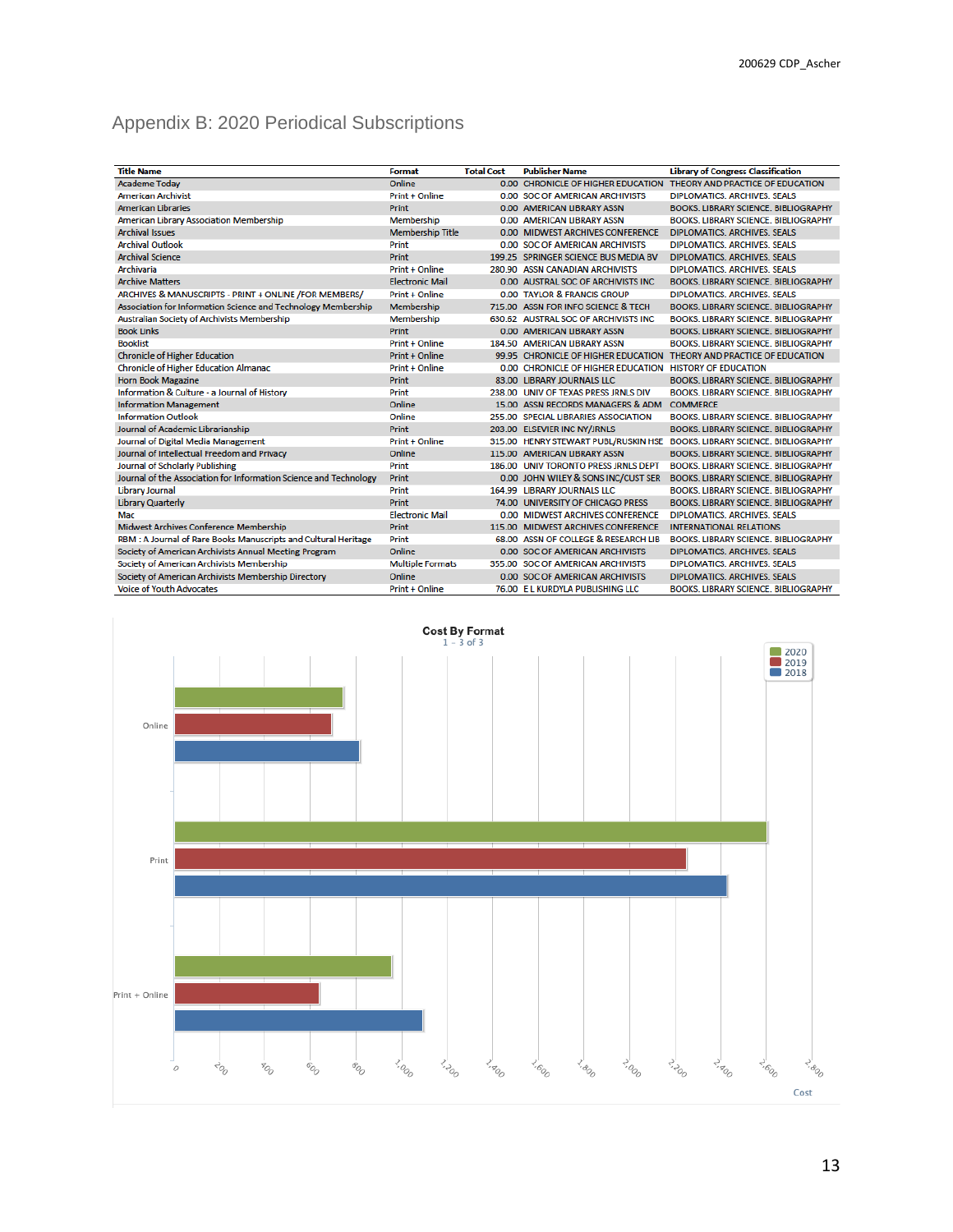Appendix C: Key Audio-Visual Equipment To be added Summer 2020